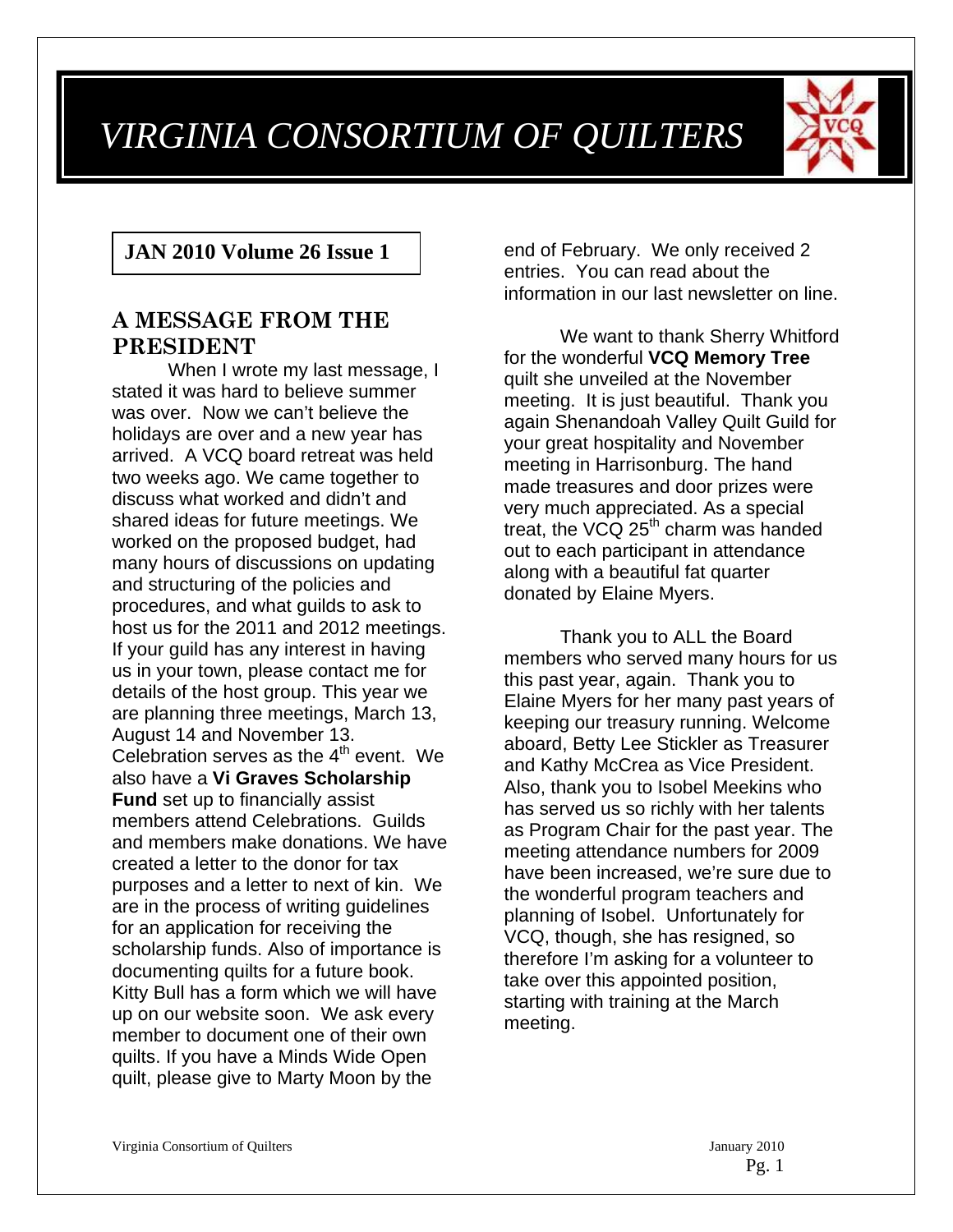If you feel you can serve us with your skills in setting up the teachers, speakers, vendors, supplying the newsletter information to be published, providing contracts for teachers and vendors, collecting registration and volunteering at the meetings, please contact me.

 Please remember to read the newsletter in its entirety. You do not want to miss the information about emailing future newsletters, and renewing your membership now so that you continue to receive newsletters. And in case you have never heard of this tradition, VCQ has a thinking of you block. Make a block to send to members for get well wishes, birthdays, holidays, or anytime you wish. VCQ would also like to continue our community service project to strongly support the Virginia Memorial Quilt Project by encouraging every member to help in some way. We as a state guild should be able to make many more quilts to give thanks to family members of those Virginians who died serving us. The VCQ website will have a new face lift soon. Mary Grogan has worked very hard to transition us into the new century.

 See you March (maybe in February at Mid-Atlantic),

**Debi**



Virginia Consortium of Quilters January 2010

The Board has approved and will make a recommendation to the membership at the March 2010 meeting, to accept the following recommendations:

- Raise teacher compensation to \$200 for a full day/ \$125 for a 3 hr class/ \$125 for lecture.
- Increase all quarterly meeting workshop fees by \$5.00 each attendee (not vendors) to \$25 for CQWM; \$30 members class/\$35 non-members.
- Reduce travel reimbursement for the Executive Board to maximum of \$40

Please contact any board member if you have questions regarding the motions above.

**Beginning with the next newsletter in June 2010, all members who have provided the membership chair with an email address will receive their newsletter electronically. This January issue will be the last printed newsletter that VCQ will be sending by mail to the total membership. Please contact Dianne Reasons, dreasons@ntelos.net, (540)942-5948, if you wish to receive a paper copy of the newsletter thru the US Postal Service or if your email address needs to be updated.**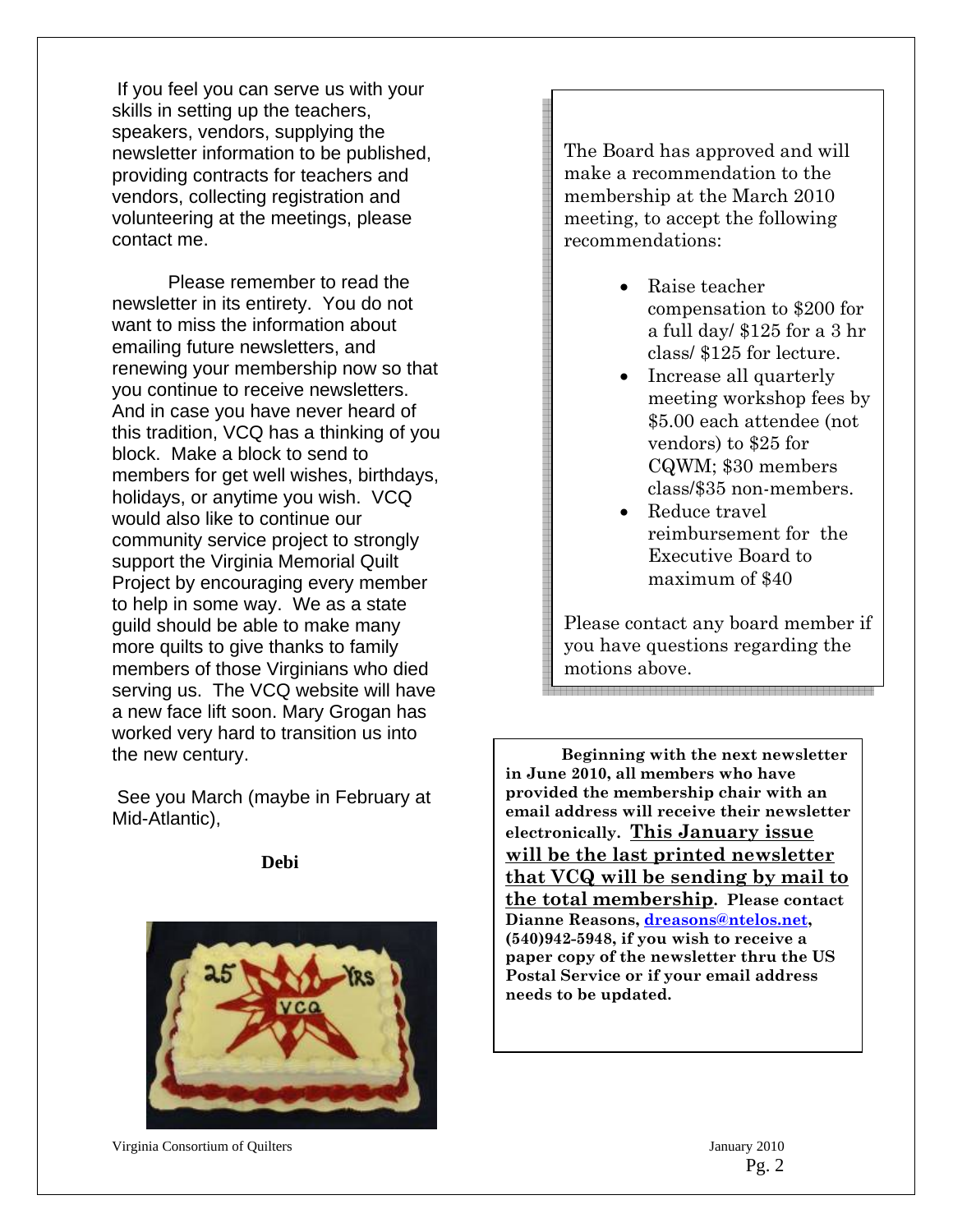Your Board of Directors *President*  **Debi Harding** 757-615-7758 debi.harding@wellsfargo.com *Past President* **Marty** *Moon* etwmwm@aol.com *Vice President*  **Kathy McCrea**  kathy.mccrea@cox.net *Secretary*  **Susan Price** 703-569-7421 sueprice@cox.net *Treasurer*  **Betty-Lee Stickler**  bpsmimi@sticklers.net *Membership*  **Dianne Reasons** 540-942-5948 dreasons@ntelos.net *Historian*  **Joan McGowan** 703-323-6048 joquilter@aol.com *Programs*  **Isobel Meekins** 757-874-4750 ikmeekins@verizon.net *Facilities*  **Karin McElvein** 757-227-6103 karin@jrps.com *Newsletter*  **Kitty Bull**  krabul@comcast.net *Print Publicity*  Open position *Webmistress*  **Mary Grogan**  webmistress@vcq.org *Celebration*  **Marcia Wright** 540-427-9312 marciaandbob@cox.net **Kate Holdgreve** 540-890-2027 kdholdgreve@gmail.com **Area Representatives**  *One - Northern VA*  **Joan McGowan** 703-323-6048 joquilter@aol.com *Two - Shenandoah Valley* **Norma Harris** 540-942-1696

samandnorma@ntelos.net *Three - Roanoke* 

**Margaret Herndon** 540-721-5135 mlimeyh@gmail.com

*Four - Charlottesville-Lynchburg.*  **Charlotte Veregge** 540-672-0719 kwltnanny@aol.com

Virginia Consortium of Quilters January 2010

*Five - Richmond*  **Karen Dumont** 804-233-7750 kmdumont@comcast.net *Six - Fredericksburg*  **Marty Moon** 540-825-4740

etwmwm@aol.com *Seven - Southwest*  **Patti Marshal**l 276-638-3189

*Eight - Tidewater –Peninsula*  **Bonnie Timm** 757-483-4909

*Nine - Tidewater –Southside*  **Debi Harding** 757-615-7758 debi.harding@wellsfargo.com

## **Upcoming Events and Happenings Mark Your Calendars!!!!!**

**The Mid-Atlantic Quilt Festival XXI** February  $25<sup>th</sup>$  thru  $28<sup>th</sup>$  2010 Hampton Roads Convention For more info: www.quiltfest.com

**Piecing Generations Together Quilt Show April 16-17, 2010 Forsyth Piecers & Quilters Guild New Hope Presbyterian Church Clemmons, NC** 

**April 22-25 2010 Celebration 2010**. Quilts Ahoy. Smith Mountain Lake, Virginia

**If you know of an event or Your Quilt Guild is having a show, let our VCQ webmistress, webmistress@vcq.org know so it can be posted on the VCQ website, www.vcq.org.** 

**Cupcakes** and **Anniversary** Cake by Norma Harris



Pg. 3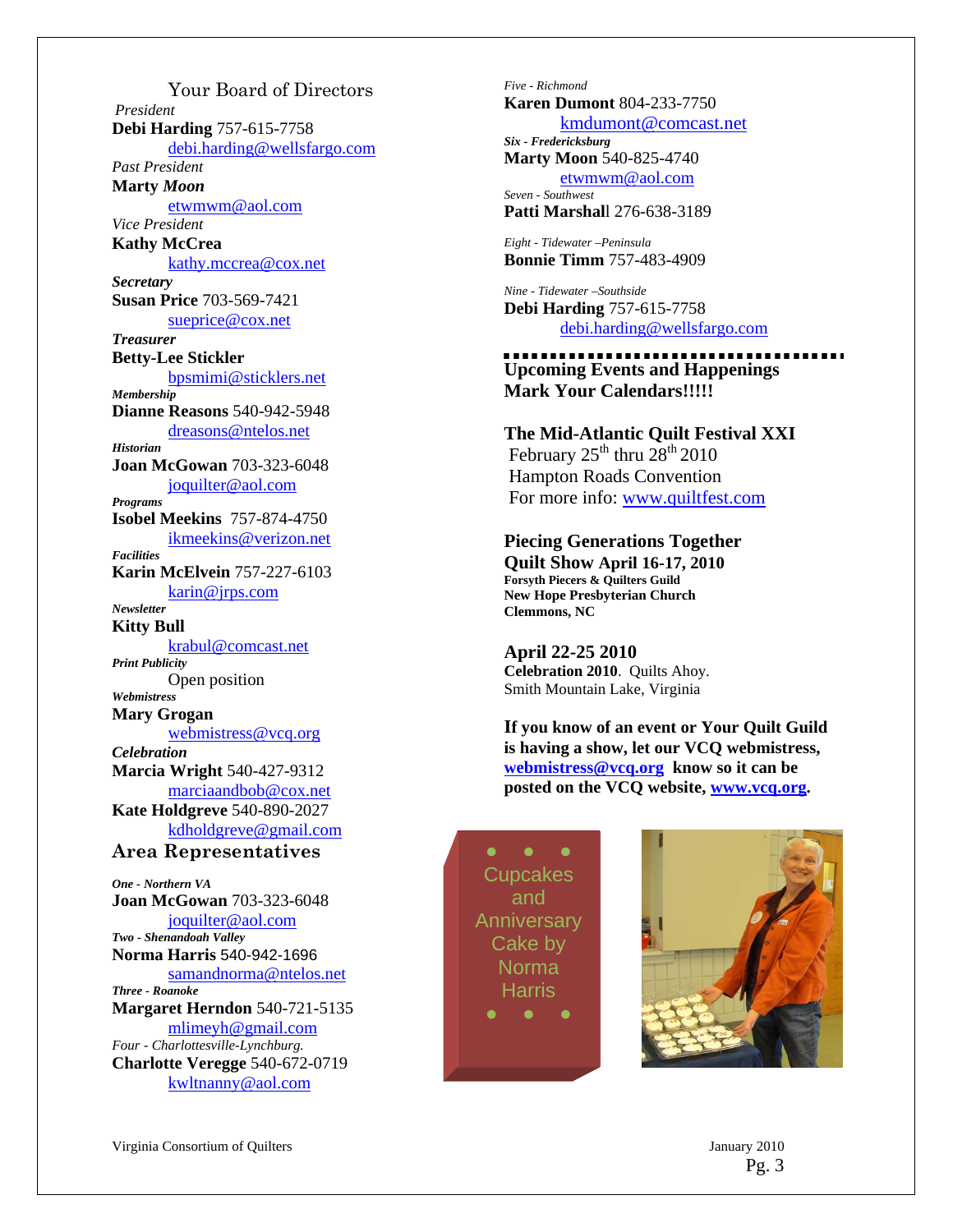## **Newsletter Deadlines**

The following are the deadlines for submissions to the newsletter. Material can be sent electronically (preferred) to krabul@comcast.net OR mailed to: Kitty Bull 8901 Sawdust Trail Chesterfield, VA 23838-5277:

**June 21, 2010** for Newport News Meeting **Sept 25, 2010** for the Martinsville Meeting

## **Proposed Sites for Future VCQ Meetings**

- 13 Mar 10 Fredericksburg
- 22-25 Apr 10 Celebration, Smith Mt. Lake
- 14 Aug 10 Newport News
- 13 Nov 10 Martinsville
- 12 Mar 11 Suffolk
- 14 May 11 Wytheville or Blackstone
- 13 Aug 11 Wytheville or Monterey
- 12 Nov 11 Richmond area

#### **Minds Wide Open, Celebrate the Arts in Virginia** is the overarching brand that will promote the arts in the Commonwealth of Virginia. The 2010 events will feature Women in the Arts during the time period of March through June encompassing many special days, weeks that honor women. This effort is being spearheaded by the Virginia Commission for the Arts and the Virginians for the Arts.

 Entries for the VCQ sponsored quilt challenge "From the Muse, featuring Women in the Arts" **need to be turned to** Karin McElvein or Marty Moon by the extended date of

## **February 28th, 2010**.

 The entry form and detailed prospectus are on the VCQ website at www.vcq.org.

**Minds Wide Open** is a statewide celebration of women in the arts that will be held Spring 2010. You can find more info at http://www.vamindswideopen.org.



## **ADVERTISING**

## **Advertising Rates for Newsletter & Roster**

|                                               | Newsletter | Roster  |
|-----------------------------------------------|------------|---------|
| <b>Business Card</b>                          | \$10.00    | \$20.00 |
| $\frac{1}{4}$ Page                            | 15.00      | 30.00   |
| $\frac{1}{2}$ Page                            | 30.00      | 60.00   |
| Full Page                                     | 50.00      | 100.00  |
| <b>Inside Back Page</b>                       |            | 125.00  |
| Classified Ad (50 word max – Newsletter only) |            |         |
| \$5.00 - available ONLY to VCQ Members        |            |         |

## FOR SALE – 931 BERNINA RECORD SEWING MACHINE –ONLY \$600

One of Bernina's most reliable and sought after pre-computerized machines. 19 stitches, knee lift for presser foot, more. Accessories include 10 presser feet, more. Purchased new in 1986, gently used, serviced in 2008, runs great. Elaine Myers: 540-626-6767 or quirkyquilter@pemtel.net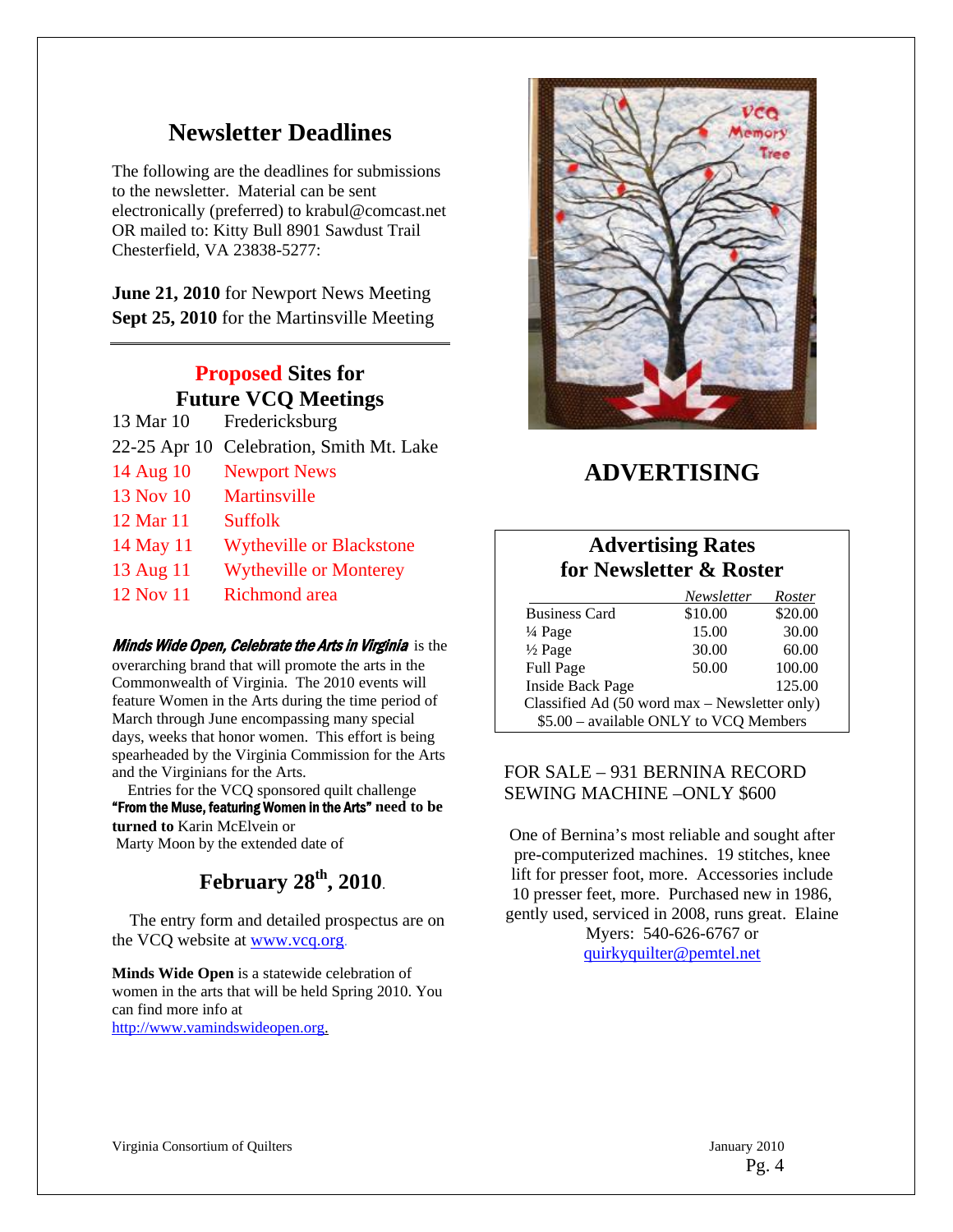

## **Workshops starting June 17th with:**

**\* Linda Fiedler \* Susan Brittingham \* Ellen Guerrant \* \* Paula Golden \* Kathy Sevebeck \* Didi Salvatierra \***

**Class registration required** 

# **Vendor Mall and Quilt Exhibit:**

 **Thursday, June 17: "Preview Night" 4.30 p.m. – 6.00 p.m.** Friday, June 18: 10.00 a.m. – 6.00 p.m. Saturday, June 19: 10.00 a.m. – 6.00 p.m.  **Sunday, June 20: noon – 4.00 p.m.** 

 **Daily Admission:……. …….………… .\$5.00 Air conditioned Multiday Admission:….……… ... … .. \$7.00 Elevator to classrooms Groups (5 & more - daily/person): ..… \$4.00 Handicapped accessible Children under 12 FREE** Free Parking

## **New Blacksburg Middle School 3109 Price's Fork Road Blacksburg, VA 24060**

**For a show brochure, please send self-addressed stamped envelope to: Blue Ridge Quilt Festival c/o Karin Täuber P.O. Box 11151 Blacksburg, VA 24062** 

*Email: BRQFEST@AOL.COM Web: http://www.BRQFestival.com*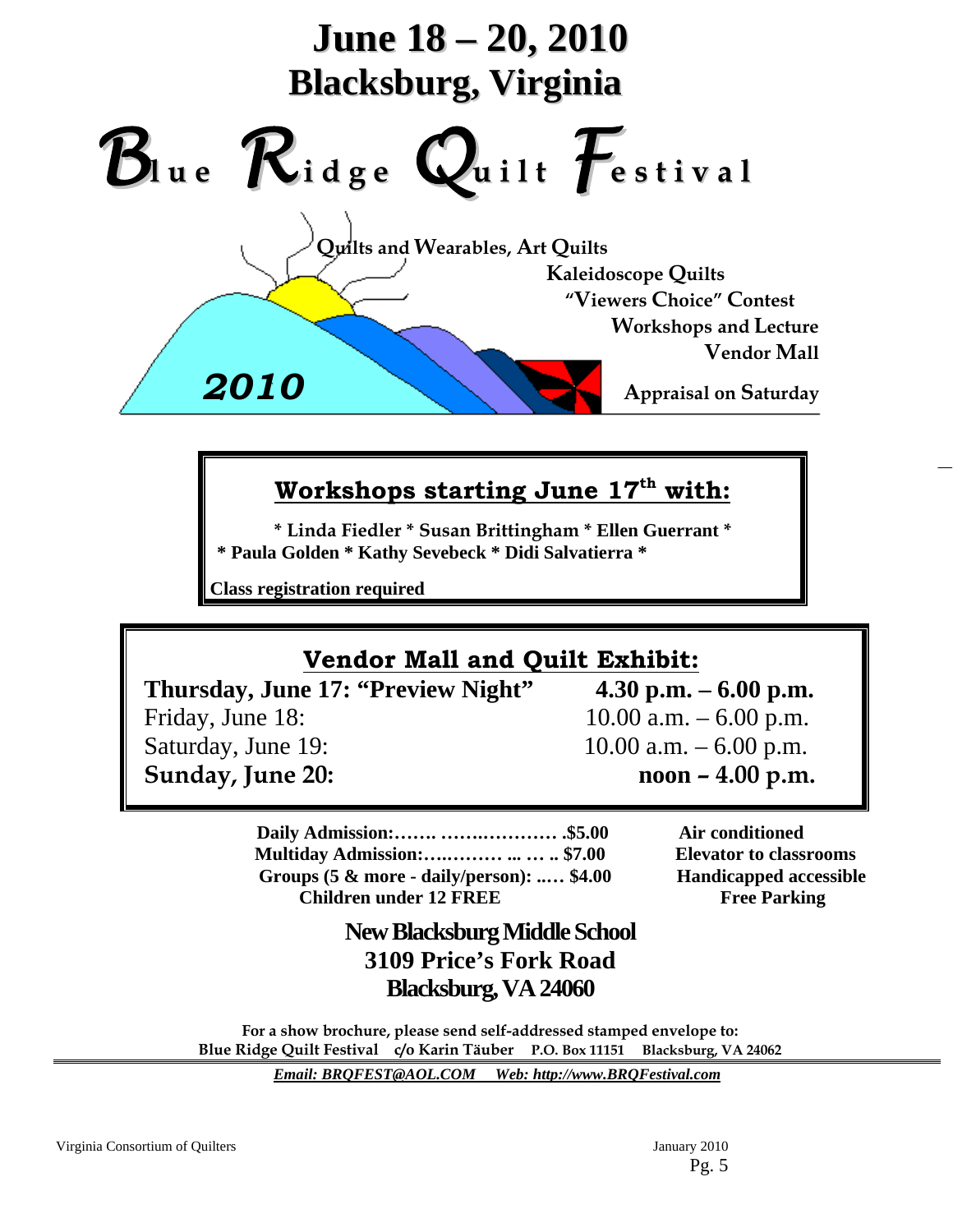#### **Minutes of the VCQ Quarterly Meeting in Harrisonburg, VA – November 14, 2009**

 The meeting was called to order by Debi Harding, president, at 1:00 PM. Debi offered thanks to the Shenandoah Valley Quilt Guild for hosting us, and acknowledged that we are celebrating our  $25<sup>th</sup>$  anniversary with the gift of a charm and fat quarter to attendees, along with an anniversary cake and cupcakes for dessert at lunch.

 The minutes of the August 8 meeting were printed in the newsletter. It was moved, seconded and approved to accept the minutes as printed. Elaine Myers presented the treasurer's report. The only change was to increase the board expenditures by \$500 to cover additional costs. It was moved, seconded and approved to file the report for audit.

 Isobel Meekins, Programs, reported that there are 84 members in attendance today. Classes for March include: Creating Texture with Gelatin Plate Printing with Elizabeth Gibson & Susan Price; Recreating Children's Artwork with Shannon Shirley; Bargello Wall Hanging with Debbie Schupp; 4 Sided Placemat and Candle Mat with Judy Greene; Cotton Theory Table Runner with Venitta McCall; Come Quilt With Me. Samples of the projects were shown; it will be a 5-hour workshop and the meeting will be held in Fredericksburg.

 Kitty Bull, newsletter editor, reported that the next deadline is January 16. The next newsletter will be the last mailed to everyone. There will be a notice in the next newsletter that future newsletters will be on the website and members will be sent an email notice when it is available. To continue receiving a print copy, they must opt in by notifying Kitty. We spend about \$450 to print and mail each newsletter, and that cost can be cut dramatically by using an electronic format. As part of our 25<sup>th</sup> year celebration and to honor those members who have passed, Sherry Whitford made a VCQ Memory Tree quilt; the leaves of the tree have names of members who have passed away. If you know of additional names to add to the quilt, please send them to Sherry.

 Celebration chair Marcia Wright reported that registration for the April 2010 event is full, with a waitlist of seven. She hopes everyone is working on or thinking about their chatelaine and block lotto blocks, and reminds everyone to look in their sewing room for patterns and books to donate to an exchange, and other sewing items for the silent auction. They are looking for quality items, not "yard sale" type. Bring auction items to the March meeting. Attendees may pay the additional cost of Celebration at any time, but final payments are due by March 1. Class confirmations will be sent in January.

 Our membership is currently at 332; about half of those members need to renew by February 1 to be included in the membership roster. Remember that the cost of Celebration is higher if you are not a member at the time of payment. Check the label on your most recent newsletter to see when your membership expires.

 The deadline for the Minds Wide Open challenge has been extended to January 2; entries are due to Marty Moon by that date. There is an entry form on the website at www.vcq.org. Guidelines were included in the previous newsletter. An entry completed by Cathy Tyler was shown.

 Joan McGowan presented the slate of officers for election. The open positions and nominees are: Treasurer – Betty-Lee Stickler; Vice President – Kathy McCrea; Membership – Dianne Reasons. There were no additional nominations from the floor. It was moved and seconded to accept the slate, and approved by vote of the members present.

 Under **New Business**, Debi reported that a small group of board members have been reviewing the Policies and Procedures and Bylaws, and will be making recommendations for changes to the whole board and the membership. The proposed changes will be mailed out in January in preparation for a vote at the March meeting.

**Announcements** included the need for a member to take over the job of Print Publicity. Michaele Walsh has resigned this position due to ill health. The job includes updating and printing brochures and bookmarks with VCQ information that are distributed through quilt shops, area reps, and quilt shows. Another task is placing information about our quarterly meetings in local news publications. If interested in this position, please speak with Debi or another member of the board. Michaele also served as contact for the Virginia Memorial Quilt Project which provides quilts to the families of Virginia soldiers who have died in Iraq or Afghanistan. Elaine Myers will take over as contact; there will be more information in the next newsletter.

 The November 2010 meeting will again be in Martinsville; we have a contract with the Dutch Inn for that meeting. Please make sure your mail/email addresses are current by checking the roster. Send any corrections/updates to Dianne Reasons at dreasons@ntelos.net. Check the July 9, 2009 and Aug 20, 2009 archives of The Recorder, therecorderonline.com, for follow-up articles on our visit to Monterey this past August. A Sugar Loaf Craft Festival will be held December 11-13 in Chantilly, VA, at the Dulles Expo Center, if you happen to be in the area. The speaker for the afternoon is Paula Caldwell, Director of the Virginia Quilt Museum. The meeting was adjourned at 1:30 PM.

Respectfully submitted,

Susan Price, Secretary

Virginia Consortium of Quilters January 2010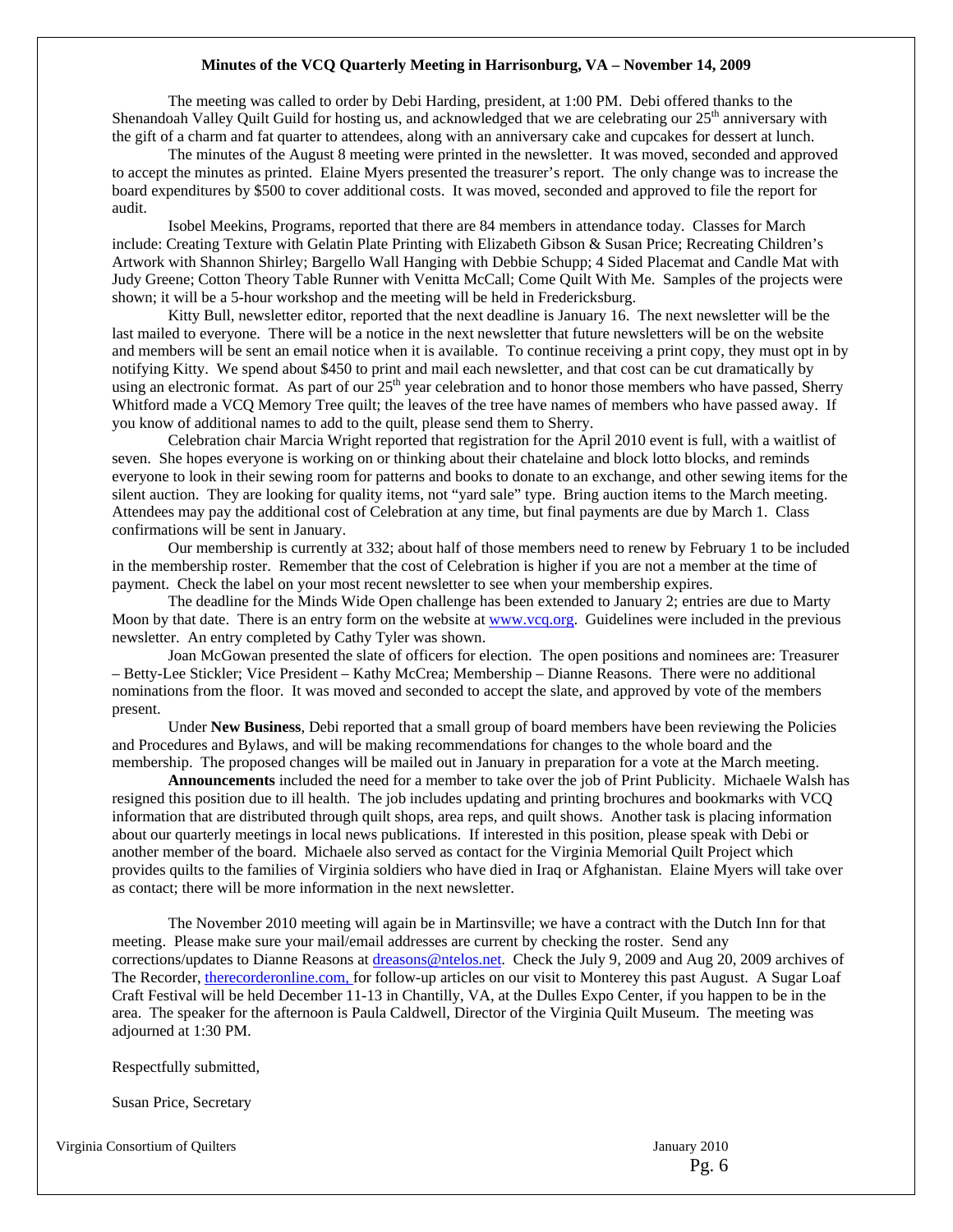# **CHARITY PROJECT: VA MEMORIAL QUILT PROJECT**

**Did you know** that there is an organization whose mission is "to present a numbered memorial quilt to the immediate family of each Serviceman or Servicewoman with connections to the Commonwealth of Virginia who gave his or her life in the Iraq War [now expanded to the Global War on Terror]"? **Did you know** that this project was begun in 2006, and they have given out over 150 quilts? Did you know that we are working on quilts to donate to this cause? Well, now you know!! Currently, we have several quilt tops and MANY quilt blocks just waiting to be put together into a top. I would love to see a real group effort to get as many quilts as we can to donate to VMQP this year. **What can YOU do?** There are lots of options. You can make a 12 ½" (unfinished) quilt block using the pattern provided in each newsletter (see below). We are sticking with a red/white (or beige)/blue theme in order to coordinate all the donated blocks. You can donate fabrics for use as sashing/binding/backing. You can volunteer to take a small project from me, which may be sewing sashing to squares, sewing several rows together, or finishing the binding on a finished quilt. You can pick up a project at one meeting, and bring it back to the next. **If you are in Come Quilt With Me at a meeting or Celebration, you can donate a small portion of that time to working on a block**. I will have options for all skill and time levels!! If you want to donate an entire quilt top or finished quilt, go for it!! Several members have done just that. It wouldn't need to follow our color scheme, but it would need to be around 72" X 90" in size. If you have any questions, comments, or volunteering ideas, please contact me – Elaine Myers, quirkyquilter@pemtel.net , 540‐626‐6767. **Donation information has been lost in the transfer, so if you have already donated blocks, quilt tops or fabric, PLEASE let me know.** And check out the VMQP website – www.vmqp.com. There is a "Celebration of the Life of a Virginia Soldier" each year that is attended by quilt donors and the soldiers' families. This year's is June 19<sup>th</sup> 2010 in Mechanicsville, VA. If you are interested, please contact Debbie Elam through the VMQP website. We will plan on a large VCQ presence at the 2011 event. This is a huge project being spearheaded by a very small group of dedicated and patriotic quilters. Let's do our part!!

Here is the pattern for the next meeting – a simple Rail Fence.

**A = red (shown as darkest color in picture)** 

**B=white/beige (shown as center color)** 

**C=dark blue (shown as lightest color in picture)** 

Each "rail" is cut 2  $\frac{1}{2}$ " by 6  $\frac{1}{2}$ " – you will need 4 of each color.

Sew 4 sets of A+B+C. Lay out to match diagram,

noting the position and direction of the colors and stripes,

and sew the 4 pieces together.

Each block turned in at the March 13<sup>th</sup> 2010 will give the donor a chance in a prize drawing!

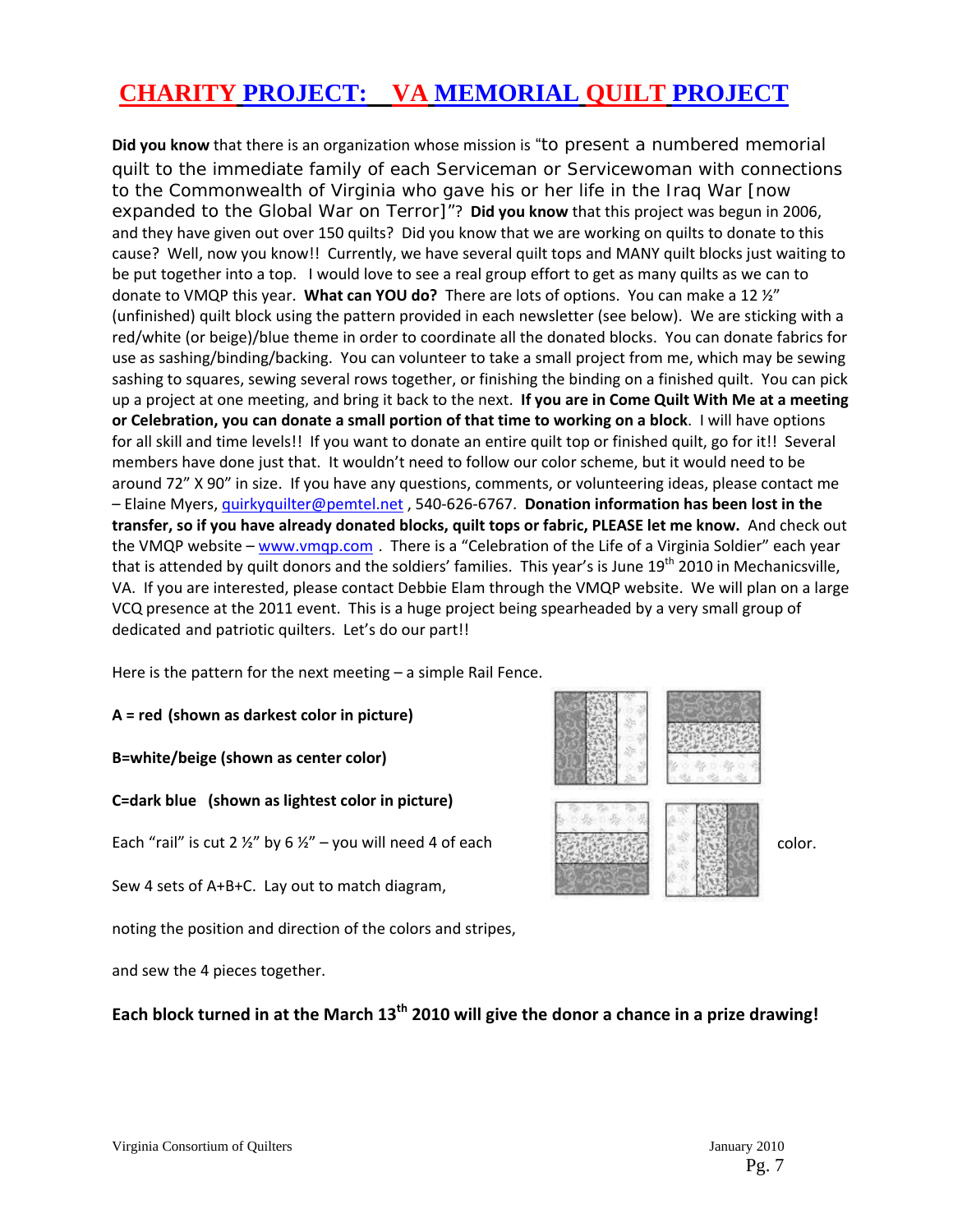# **Quilts Ahoy! Smith Mountain Lake 4-H Center**

**April 22-25 2010** 

 Celebration is only a month away! WOW how time flies! The roster is full, but we still have a short waiting list, so if you want to be added to the list let us know.

 By now you should have received your **confirmation letter** either by E-Mail or regular mail. This will have your class assignments as well as roommate requests. Let Janie know if you have questions or concerns or if you haven't received the letter.

## REMEMBER: FINAL PAYMENT DUE MARCH 1

Have you made your **Chatelaine**? We are looking forward to your creative efforts. A First, Second and Third prize will be awarded to reward your creativity!

Do you have your **Block Lotto** blocks done?? This is always a fun thing to do, so bring your blocks so you can have a chance (S) for a quilt top.

Do you have a Block Lotto quilt from previous Celebrations?? Bring it for Show and Tell. **Silent Auction** items, **books** and **patterns** will be collected at the March meeting, or you can bring them to the weekend. Remember to only bring items that are quilt related and gently used. You still have time to complete projects from previous Celebration classes for **Show and Tell. Be sure to review your Celebration Brochure for arrival times, class requirements, maps etc.** 

Any questions please contact any of the committee members:

The Ladies of the Lake, Kate, Marcia, Cindy, Janie, Jean, Sharon, Stephanie and Linda

Kate or Marcia via E-Mail: Kate (kdholdgreve@gmail.com) or Marcia(marciaandbob@cox.net.)

See you in April!!!!!

## **2010 VCQ Membership Dues – New and Renewal**

*Your VCQ membership for 2010 was due for renewal as of December 31, 2009*! **This means if I have not received your dues by February 15, 2010, you will no longer receive the newsletter and you will not be included in the 2010 Membership Roster, Shop and Guild Guide which will be distributed at the March, 2010 meeting.** 

Dues are currently \$20.00 per year. You can pay in advance up to five years if you desire. *Remember*, if you pay in advance and dues are increased, you will not have to pay any additional fees during that time.

**Important Information About Your Membership Renewal:** In the past, some dues payments were received without a membership form. This makes it very difficult to update your records, particularly when volunteers change. *Please, please* send in your dues with your membership form!!

*Also, for renewing your membership, please include a stamped, self-addressed envelope with your dues payment so that your membership card can be returned to you.*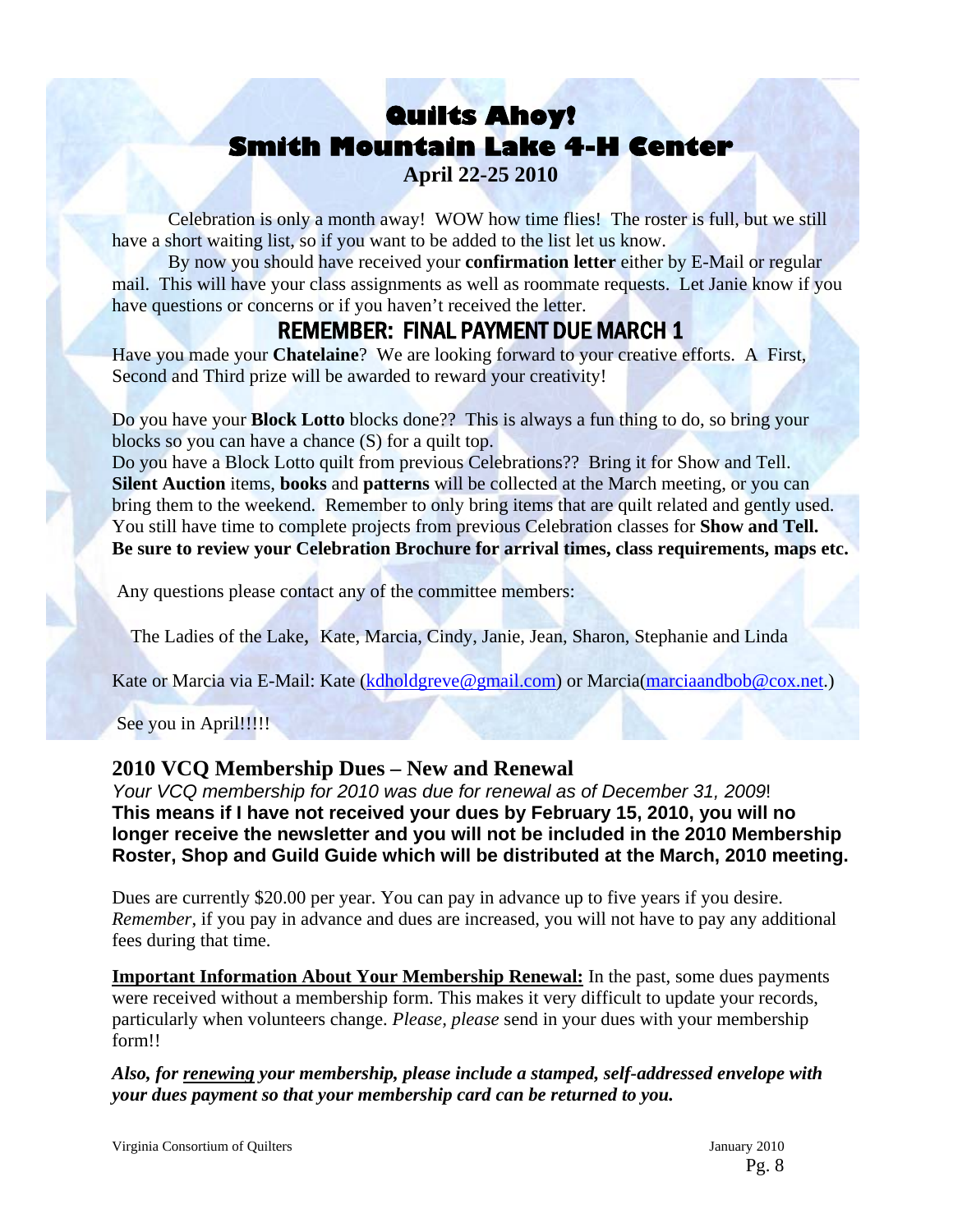Use the VCQ Membership Application Form below to join or renew your membership. This form should also be used to update any roster information (i.e. name, address, phone and email). Also, you can download a form from VCQ's website at http://www.vcq.org.

## **Virginia Consortium of Quilters Application for Membership**

| Name:    | Phone: ( |  |
|----------|----------|--|
| Address: |          |  |

City: State: Zip: **-**

Email address:

**(By providing my email address, I understand that I will receive the newsletter electronically UNLESS I check the box below.)** 

 $($ ) I wish to receive a paper copy of the quarterly newsletter.

Your membership can be paid for multiple years (up to 5 years) with this form. This date will be on your membership card and the mailing label of each newsletter. If dues increase during this period, yours will not.

| $( )$ New Member | $( )$ Renewal Amt: \$ |                                      | (make check payable to "VCQ") |
|------------------|-----------------------|--------------------------------------|-------------------------------|
|                  |                       | (\$20.00 per year up to five years.) |                               |

#### **Renewal Members Only: Please enclose with your payment, application and a self-addressed stamped envelope (SASE) for your membership card.**

( $)$  I am a member of a local quilt guild/group:  $\frac{1}{\text{dist all guides}}$ 

( ) I teach and/or lecture about quilting.

( ) I may be willing to drive others from my area to VCQ meetings.

**If a new member, how did you hear about VCQ?** ? Friend ? Quilt Guild ? Quilt Shop ? VCQ Website ? Other

**Mail to: Dianne Reasons, Membership Chairperson 310 Isle Avenue Waynesboro, VA 22980-3722** 

| For Membership Only: | Date Rec'd: | Amt:       | Area: |
|----------------------|-------------|------------|-------|
|                      | Ck. No.     | Exp. Year: |       |
|                      | MCard Date: | Name Tag:  |       |
|                      | MList:      | NPacket:   |       |

Rev. 1/10/2010

Virginia Consortium of Quilters January 2010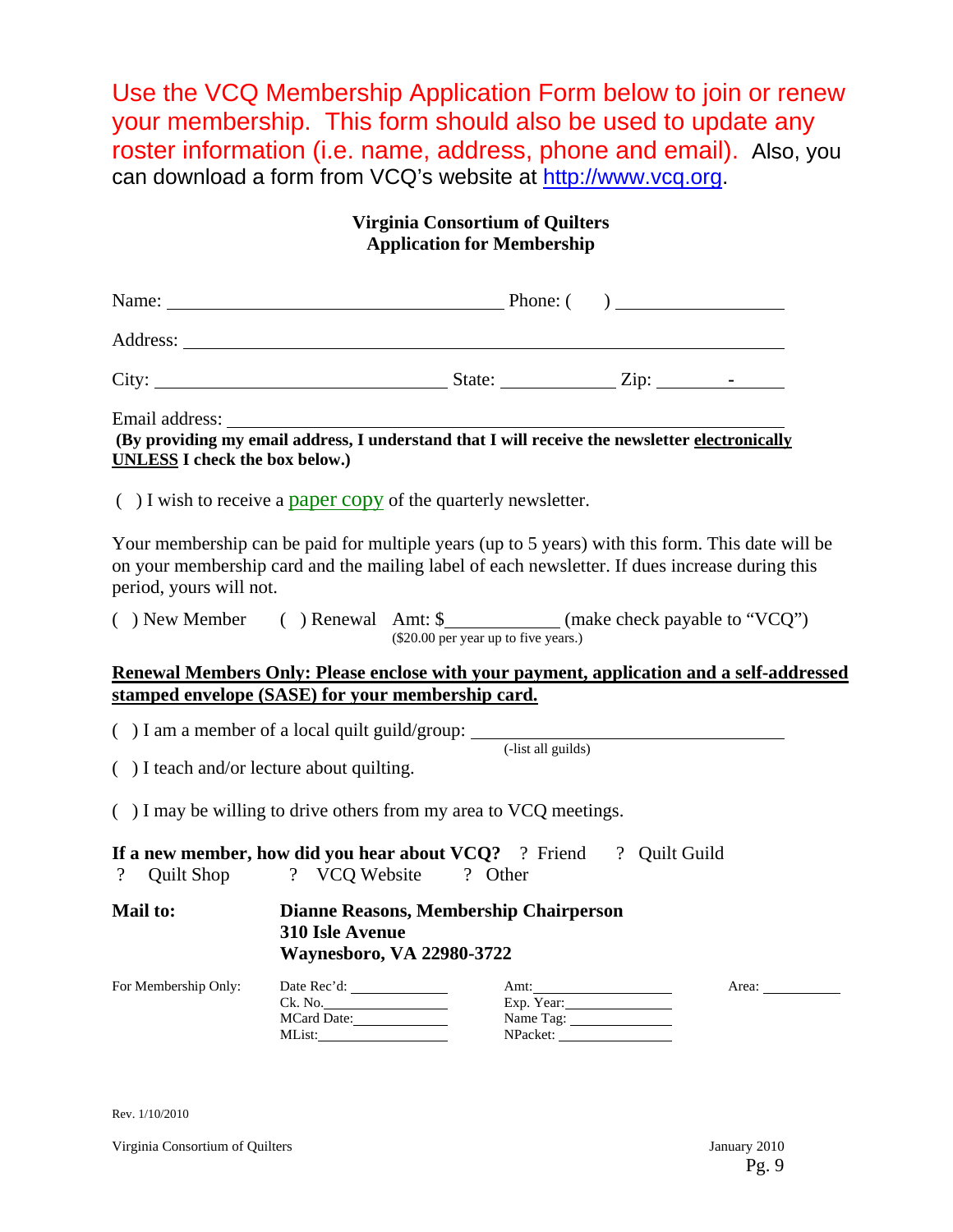## **MARCH 13th MEETING & WORKSHOP in FREDERICKSBURG**

Accommodations: Courtyard by Marriot Fredericksburg Historic District 620 Caroline Street. Fredericksburg, VA **Phone: 540-373-8300 (Use Group Code –VCQ when making room reservations)** 

 **The last date to reserve a room is Feb 22 for the group price**, which may also be used for Sat night if you choose to stay over. VCQ has 20 Queen-Queen non-smoking rooms set aside for the price of \$107 per night. This rate does not include breakfast but the hotel has a restaurant and other eating places are located on Caroline Street. There will also be continental breakfast foods, coffee, tea, water at the church. The hotel is less than a year old and features an indoor heated pool, fitness room and lots of nooks and crannies to explore and enjoy. To get your bearings a bit, the Marriott is located at the corner of Charlotte Street and Caroline Street. The main entrance to the hotel is on Charlotte, which is a two-way street. Caroline is a one-way street running north. The parking lot for the church also is on Charlotte Street 1.5 blocks from the hotel.

 Because the hotel is located in downtown Fredericksburg, it offers valet parking for \$10 per day. The church has been kind enough to allow us to park in their lot on Friday night so that you can access your car if needed. There is also a new parking garage further down Caroline Street if you would rather park there. Upon arriving at the Marriott, briefly park on Charlotte Street, go in and register, take your stuff in, drive to the corner and turn left onto Caroline, drive two blocks to George Street and turn left, turn left again at the next block onto Princess Anne Street, drive two blocks back down to Charlotte Street and turn right onto Charlotte and then right again into the church parking lot. After you've parked and locked your car, simply walk back down Charlotte to the hotel and enjoy.

## **Fredericksburg United Methodist church, 308 Hanover Street,**

**Fredericksburg, VA** will be the meeting place for the March 13 VCQ meeting. The church is located in historic downtown Fredericksburg in easy walking distance of restaurants, antique stores, galleries, boutiques of all kinds and the Courtyard by Marriott, where VCQ has a block of rooms set aside.



Reaching Fredericksburg from any direction in the state will most likely be easiest from I-95. The exit for downtown Fredericksburg is Exit 130 east. This street is Rt. 3 or William Street. Follow Rt. 3 (William Street) to the heart of downtown and turn right onto Princess Anne Street, left onto Charlotte and you're there with the directions from above to the hotel. If you are coming in on Sat for the day, follow Princess Anne Street to Charlotte and turn right and then right into the church parking lot.

Virginia Consortium of Quilters January 2010

Pg. 10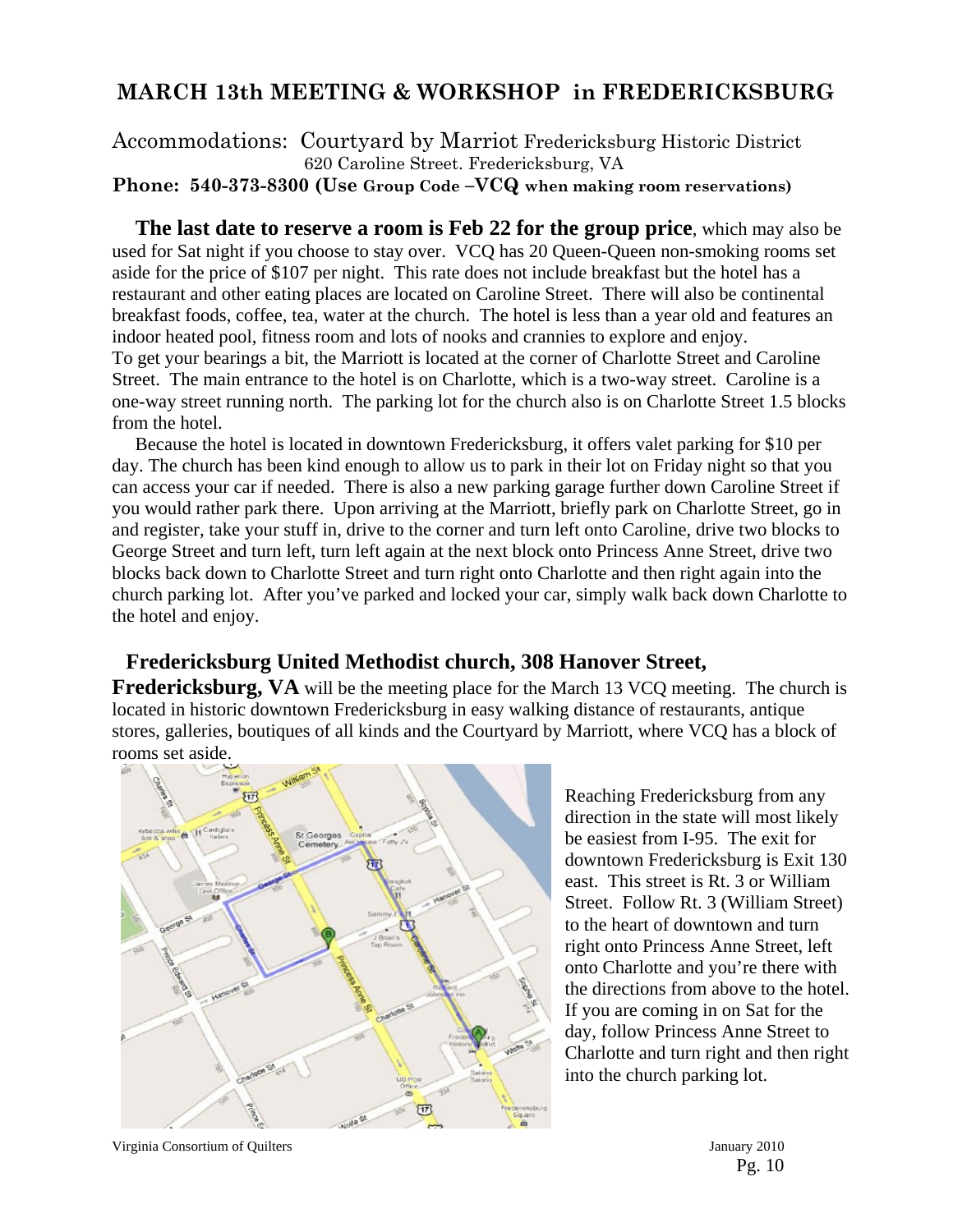# NOTES FROM *Isobel*

Your registration form and check to VCQ must be postmarked by *February 22, 2010* to receive the \$10 early registration discount.

## **NO REGISTRATIONS WILL BE ACCEPTED AFTER SATURDAY, MARCH 6, 2010.**

Please fill out your registration form completely and don't forget to pick **THREE** classes. Get your registration form in as soon as you get your newsletter, especially if you want your FIRST choice.

*Please enclose a return address label with your form.*

*Cancellations must be made by February 22, 2010 to get a refund.* 

Wear your nametag to the meeting so we can put names and faces together.

## **Bring your postcard – it is your lunch ticket.**

We will be scheduling meetings all over the state - if you know any good teachers or vendors, please contact me at ikmeekins@verizon.net or 757.874.4750.

## **Saturday, March 13, 2010 Meeting Schedule:**

8:00-9:00 a.m. – Registration, Coffee, Merchants' Room Open 9:00-Noon – Morning Class Period 12:00-12:45 p.m.– Lunch and Merchants' Room Open 12:45-1:15 p.m. - Business meeting 1:15-3:15 p.m. – Afternoon class period 3:15-3:45 p.m. – Show and Tell

## **Vendors:**

Quilt & Sewing Center of Fredericksburg **3940 Plank Rd. Suite Y Fredericksburg, VA 22407 (540)548-2377** 

Kelly Ann's Quilting  **9 South Fifth Street Warrenton, VA 20186 (540)341-8890**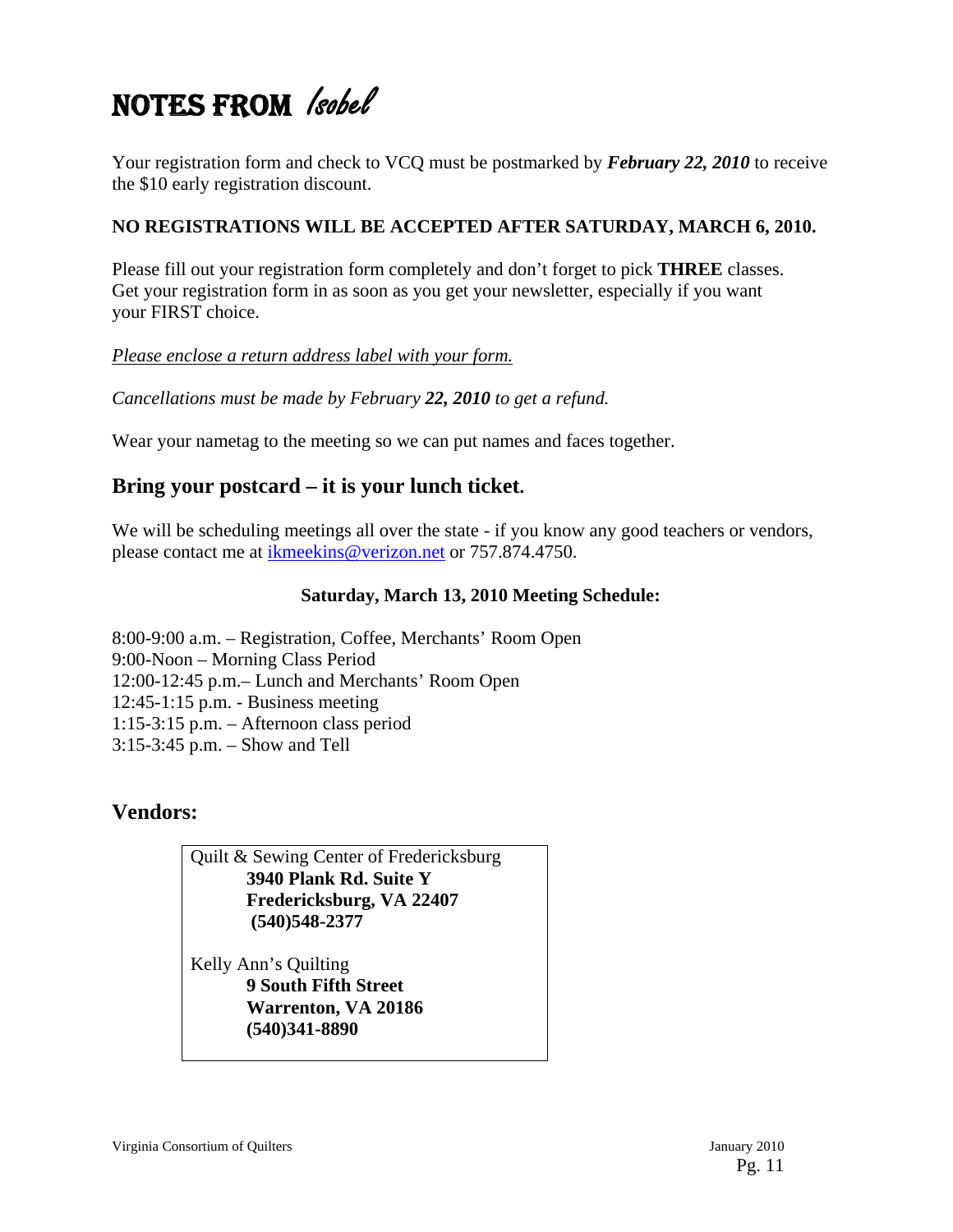## **Workshops/Classes**

**Class A: Surface Design - Gelatin Plate Printing with Elizabeth Gibson & Susan Price**  Have fun using gelatin plate printing and stamping techniques to create your own unique fabric with organic texture. You can use lots of household and found objects to create interesting textures on fabric, then continue to print and stamp additional layers over the background layer. Work with a theme, or just go with the flow and see what happens! Use this technique to create fabric for art quilts, postcards, wearables, totes, pieced or appliqué quilts, and more. Come play with us and rediscover your inner kindergartener.

## **Skill level required**: Beginner **Hand class**

**Required Kit (\$20.00) Includes**: ½ yard hand dyed fabric (8 assorted 9 x 11 pieces); pre-made gelatin plate to be shared with a partner; foam paintbrushes; moldable foam stamp; plastic for work surface; paint.

**Supplies to bring:** wax or freezer paper to layer between fabric pieces, paper towels, apron and/or old clothes for painting.

**Optional supplies**: old plastic tablecloth, rubber



gloves, brayer, heat gun, additional fabric (9 x 11; hand dyes work well), rubber stamps, found objects such as netting from vegetables/fruits, onion bags, bubble wrap, kitchen utensils, thread spools, buttons - anything that will create texture; stencils, stencil brushes, blue painter's tape. 10 x 12 or larger piece of foam core board for work surface; foam meat trays for paint pallet; drying rack. (Teachers will have all of the above objects for students to share.)

**Elizabeth and Sue** met in 1980 as Home Economics teachers in Northern Virginia. They taught together for several years, remaining friends even as Elizabeth moved to various locations with her Air Force husband. Upon her return to VA, they discovered their common interest in quilting and have shared that interest in traveling to VCQ meetings and quilt shows ever since. Last summer they spent 2 weeks in New Hampshire at Elizabeth's summerhouse, where they had their own "art quilt camp" learning this technique and others. They are eager to share all the fun things they discovered! Contact Elizabeth at kunamola@patriot.net or (703)481-6879; contact Sue at sueprice@cox.net or (703)569-7421.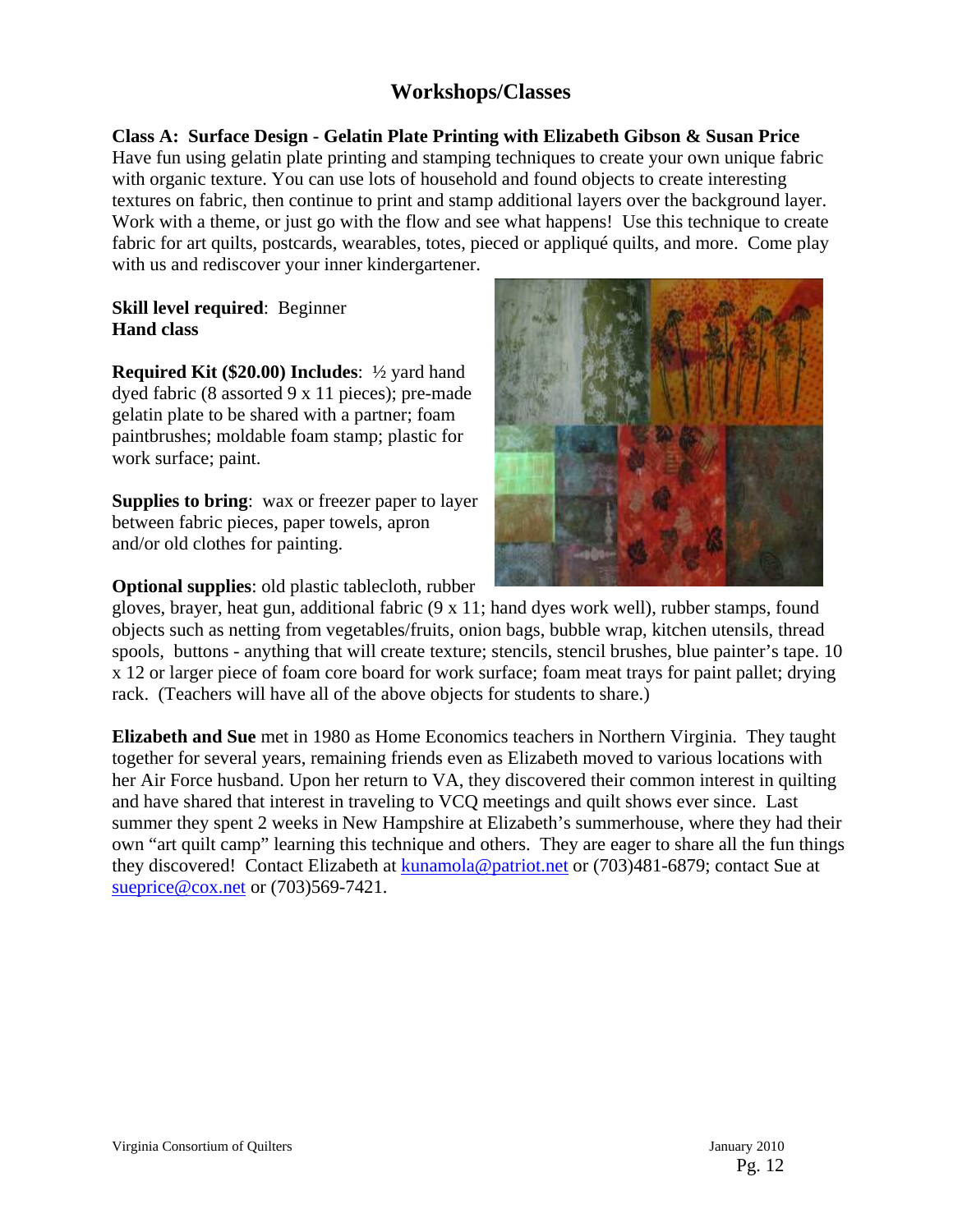## **Class B: Recreating Children's Artwork with Shannon Shirley**

**Have you ever wished you could save your children's artwork forever and get it off the fridge? Come learn a variety of methods you can use to recreate those special pieces you love. Beginners are welcome!** 

#### **Skill Level:** All **Machine and/or hand class**

#### **Supply list:**

For your first project, I suggest making a small 16"x16" quilt. If you would prefer your quilt be larger just bring more fabric and adjust the size of the copy. I would suggest choosing a piece of artwork that is either crayon, marker or pencil/pen as these are the easiest to recreate.

Enlarge or reduce the art on a copy machine to fit a 12"x12" square.

Supplies: Original artwork Copy of artwork (12x12) 12 ½" square of solid light colored fabric (I use Kona) ¾ yard of fabric to border, binding and backing 19" square of batting (I use Warm and White)

 A light box if you have one Tape (I use blue painters tape) Fabric markers (I use Fabric Mate and Marvy) Crayons (I use Prang) Micron pen (I use black 01 or 05) Sewing machine and basic sewing supplies Iron/board Power strip/extension cord Rotary cutter/mat/ruler



## **Shannon Shirley:** I have been quilting for twenty-

one years. I started out by focusing on traditional quilting methods and am mainly self-taught. In the past few years, I have experimented with many non-traditional techniques. I prefer creating original quilt designs rather than working from patterns, and I especially enjoy the process of working on challenge quilts. I love to choose the fabrics for my projects and to let the quilts evolve as I work. One of my favorite things to do is to work with vintage needlework, especially "orphan" pieces. Contact Shannon at www.onceinarabbitmoon.com or (703)494-0082.

"I have taught in my home for many years and have been teaching locally for four years. I love to teach and share the knowledge I've gained along

the way. I especially enjoy the enthusiastic response of my students." I just recently created a website where you can see more of my quilts and also see a list of the classes and lectures I offer. I teach individuals, small groups and guilds. I make commission pieces; memory quilts, recreated children's artwork, theme quilts and quilts celebrating special occasions.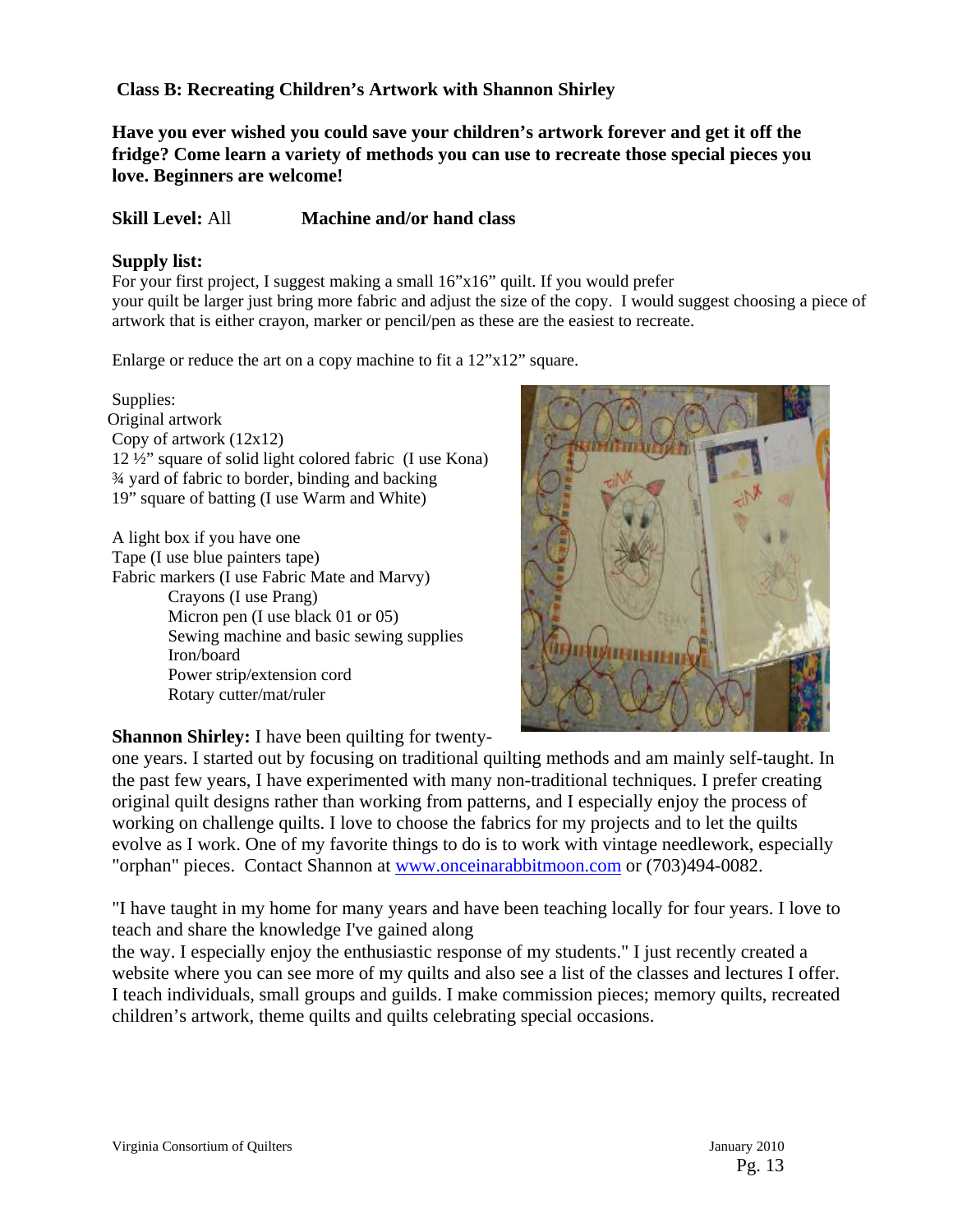## **Class C: Bargello Delights Wall Hanging with Debbie Schupp**

The name "Bargello" is a needlepoint term for the European needle art of wool, cotton or silk thread worked on open-weave canvas in a flat stitch creating a chevron or flame pattern. This bargello wall hanging does not come with a pattern! It is a techniques class utilizing strip sets where your creativity will lead you to the final design. You'll learn to execute what your mind envisions, with a few surprises along the way. The actual sewing is simple, but the fabric placement creates the look. This is a chance to relax, be wildly creative and enjoy the experience without pressure. There is no right or wrong fabric selection. It all works.

During the class, you will complete enough of the project to get rave reviews at Show & Tell at the end of the day. Then complete the borders, quilt it and enjoy the compliments from family and friends.

## **Skill level required**: Beginner + **Machine class Supply list:**

- Sewing machine in good working order and notions (Don't forget the seam ripper). Know how to thread your machine and wind a bobbin.
- Power strip/extension cord
- Rotary cutter and  $18"$  x  $24"$  mat
- 6" or  $6\frac{1}{2}$ " x 24" ruler

Nice to have: Iron & ironing board (class will share what's available) About a yard of flannel to create a design wall and painter's tape to hang it up

#### **Fabric Requirements:**

Total Yardage: Approximately 4 yards of 10-12 -- 1/3 yard cuts of any kind of fabrics - print, geometric, batik, oriental, floral



- Focus fabric: 1/3 yd with at least 4 colors for a bright look

- To choose the other fabrics, imagine your focus fabric is at the center of a stack of fabric. Select two separate colors from your focus fabric. Now find 5-6 fabrics in those color ranges from light to dark values. Solids and tone-on-tones that read as solids will create a stripe, rather than allow for blending. For example, if my focus fabric has green, blue, burgundy and gold, I might look for golds and greens in light to dark values which will blend from one to the next. I try to have at least one color close to the same value in neighboring fabrics.

**OR** Select a monochromatic scheme in a color range of your choice with at least four values of the same color, i.e., all cream/beige/brown fabrics or all blue/white fabrics in light to dark values.

## Keep in Mind:

- Remember, the first and last fabrics will touch each other in the stack of fabrics.

- Tone-on-tone fabrics will read as solids and create a stripe effect.

- Don't agonize over matching the exact colors to one another. The variety adds richness to the finished design. Pay attention to the overall effect, not each individual pattern.

## **Before Class**:

Cut 2" strips of each fabric, the width of the fabric.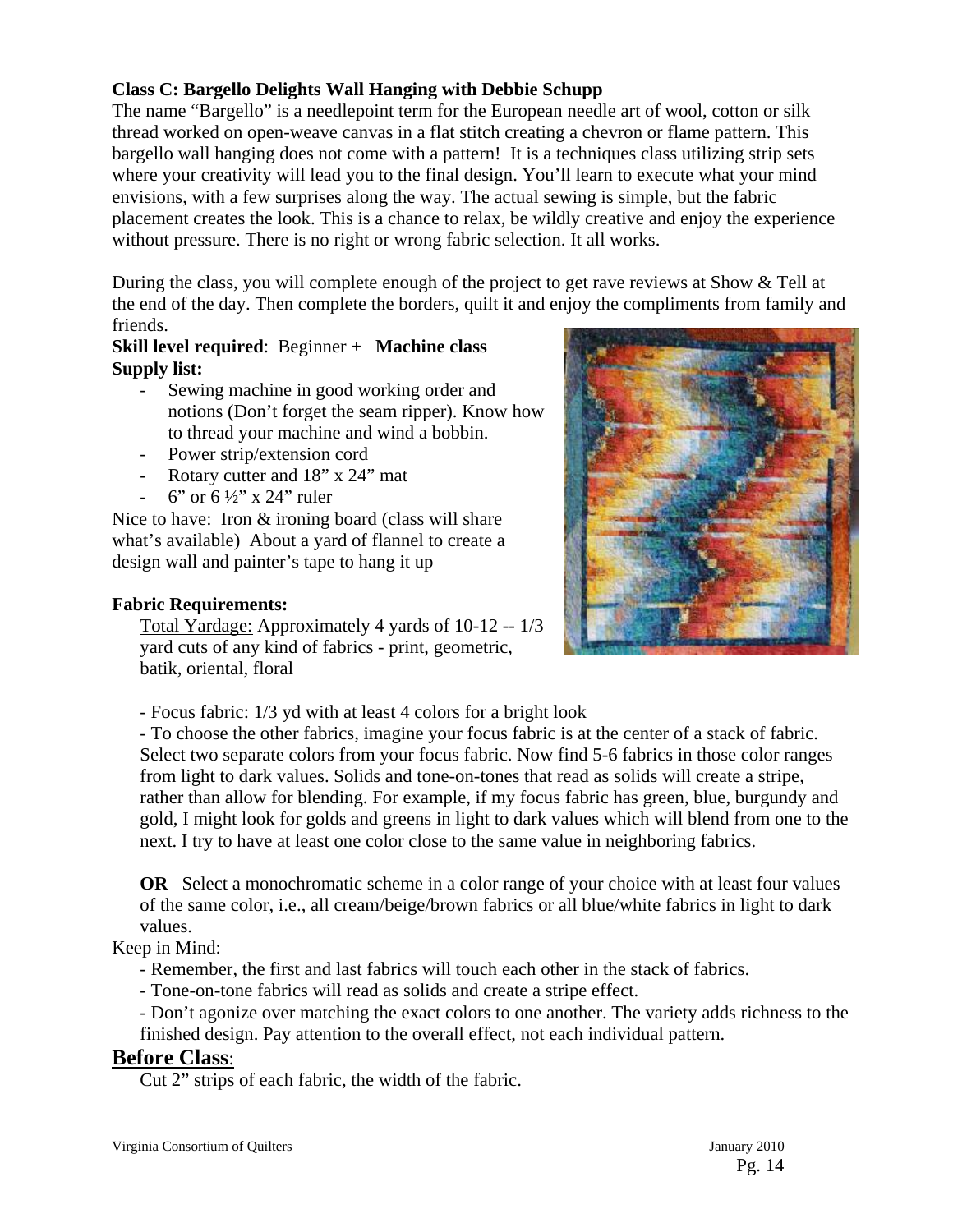**Debbie Schupp:** Debbie has been sewing and doing a variety of handwork all her life, but didn't take up quilting until she saw the 1996 Olympic quilts in Atlanta, where she lived with her family for 35 years. Since then, she has been working at shops, teaching classes and workshops for guilds and community groups, designing patterns and making numerous gifts and donation quilts. Her quilts have been sold at several boutiques in Atlanta. Debbie's palette, alive with vivid color and surprise elements, has its roots in her native New Orleans bringing the excitement and pageantry of Creole culture. Her style takes traditional forms to a more contemporary interpretation, including thread work embellishment. Using commercial pattern fabrics as her favorite design tool, she finds the mix of colors and textures in a quilt is like making a rich gumbo where the elements work together to create a unique result.

Debbie currently works and teaches at That Little Quilt Shop in Madison, VA and at 145 Art & Design Studio in Culpeper, VA. She and her husband live in the woods of Brandy Station, VA. Contact Debbie at debschupp@mindspring.com or (540)727-0078.

#### \*\*\*\*\*\*\*\*\*\*\*\*\*\*\*\*\*\*\*\*\*\*\*\*\*\*\*\*\*\*\*\*\*\*\*\*\*

**Class D: 4-Sided Placemat and/or Candle Mat with Judy Greene**  Make a 4-sided placemat and/or candle mat. Both can be completed during class.

**Skill Level:** All **Machine class** 

**Kit Fee:** \$14 for the placemat template

**Supply List:** Sewing machine with extension cord Good pair of scissors Basic Sewing Kit (Pins, Thread, seam ripper, etc.) Fabric for placemat: 4 coordinating fat quarters and 2 yd lightweight fusible interfacing



Fabric for candle mat:  $4 - 13$ " squares and 1 yd lightweight fusible interfacing

**Judy Greene:** I have been sewing since I was 6 (thanks to my mom) and quilting since 1990 (thanks to a friend). I worked at Quilter's Heaven and learned long-arm quilting which I now do at home. I love everything about quilting and enjoy sharing my knowledge with others. Contact Judy at nanyx5@netzero.com or (804)448-8105.

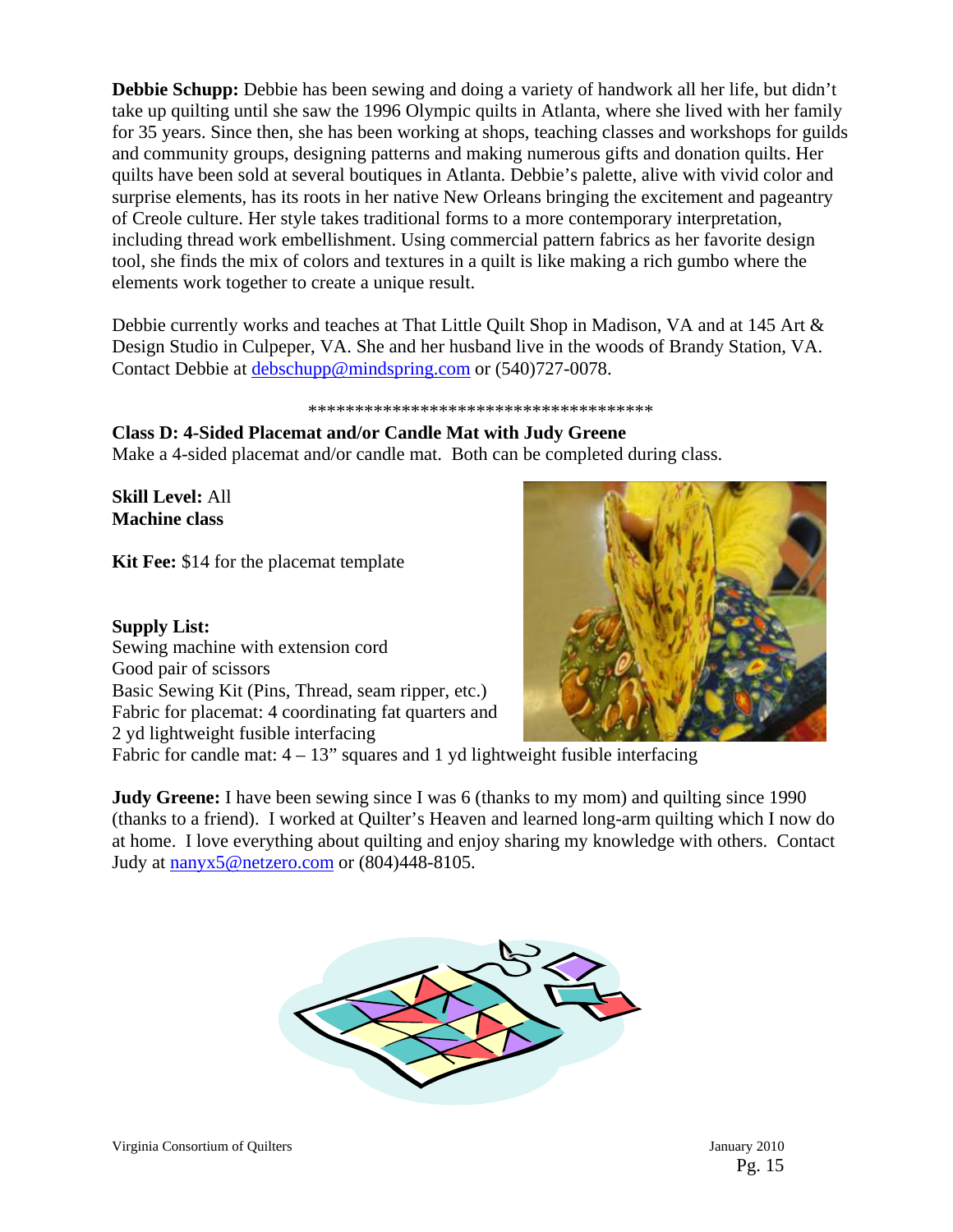## **Class E: Cotton Theory "Button-Back Runner" with Venitta McCall**

Cotton Theory<sup>™</sup> "Button-Back Runner" – a reversible quilt

Betty Cotton describes her Cotton Theory method, "Unlike traditional quilts, which are pieced together, layered with batting , and then quilted, Cotton Theory projects are quilted first, one segment at a time, and then assembled using [her] fold-and-finish procedures." If you have an embroidery module you will be able to add embroidery in the center section - optional. **Betty's pattern, Button-Back Runner is required for the class**. If you come prepared with your fabric and batting precut, you will be able to complete the runner in class.

#### **Skill Level**: Beginner, Intermediate, Advanced -- **Machine class Supply List**:

Sewing machine with zigzag and a few decorative stitches (can be done with a blanket stitch). Make sure your machine is in good working order (cleaned, oiled), bring power cord and foot pedal. If you plan to do embroidery in the center section be sure to bring your embroidery module , embroidery foot, 5 x 7 hoop, tear away stabilizer and an open stitch design(an outline quilting design works well – NO dense designs).

**Everyone MUST have their own original copy of the 12-page booklet by Betty Cotton,** 

**Button-Back Runner.** Ask at your local quilt shop. If you have difficulty, email me and I'll get my local quilt shop (Quilt and Sewing Center in Fredericksburg) to order and send to you.

You will be able to finish this project IF you come to class with all fabric and batting precut**. I will send specific precut instructions once you have registered for the class.** 

Basic sewing supplies, scissors, thread to match both sides of your fabric choices OR a variegated thread (King Tut, Sulky Blendables, Aurifil, Isacord) that blends well with your fabric choices, size 90 topstitch needle, open toe presser foot, one package of wonder tape (1/4" washout sticky tape), straight pins, and power strip.



**Venitta McCall:** Venitta is a full time professor in the education department

at the University of Mary Washington. She is a former president of VCQ who has become an avid embroidered quilt lover. She teaches quilting, machine embroidery, and software classes. Contact Venitta at vmccall@umw.edu or (540)454-6733.

## **Class F: Come Quilt With Me**

Bring your current project to work on or that UFO that you've been meaning to finish and join in conversation with fellow quilters for some inspiration on how to finish it. Perhaps during this class, you would be willing to donate some of your time to the **Virginia Memorial Quilt Project**.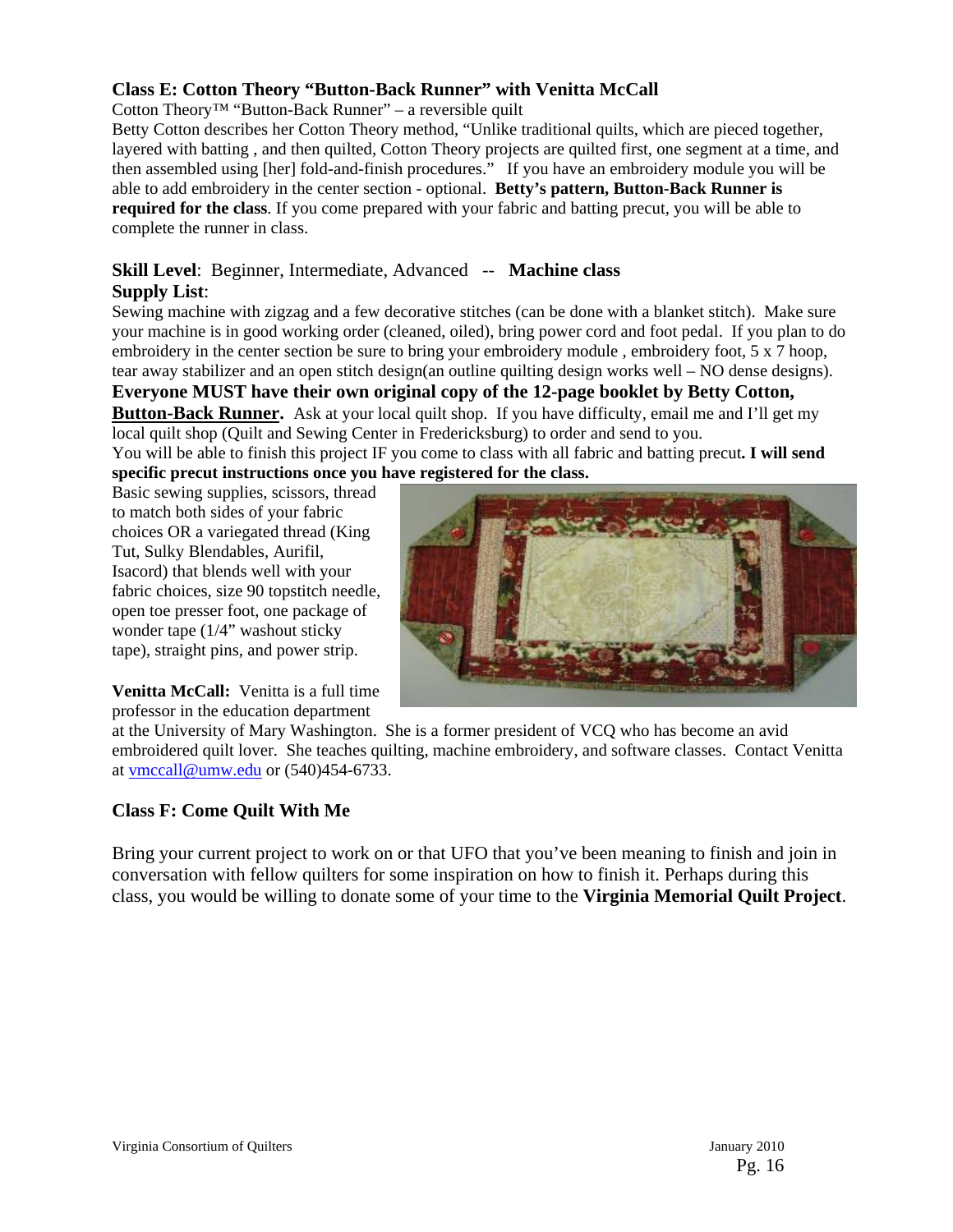## **VCQ CLASS REGISTRATION FORM**

## **Registration form deadline**: To receive the \$10 early registration discount, must be postmarked by *Monday, February 22, 2010*. **NO REGISTRATIONS WILL BE ACCEPTED AFTER SATURDAY, MARCH 6, 2010.**

Please fill out completely and please **PRINT**.

| Name           |           |  |
|----------------|-----------|--|
| Member         | NonMember |  |
| <b>Address</b> |           |  |
| Phone          | Email     |  |

Choice of Workshop (includes lunch). Circle letters and indicate choice on line.

**Class A: Gelatin Plate Printing with Elizabeth Gibson & Susan Price**  *Class B: Recreating Children's Artwork with Shannon Shirley* **Class C: Bargello Delights Wall Hanging with Debbie Schupp**  *Class D: 4-Sided Placemat and/or Candle Mat with Judy Greene*  **Class E: Cotton Theory "Button-Back Runner" with Venitta McCall**  *Class F: Come Quilt With Me* 

1st choice and choice and choice and choice and  $\overline{3}$ rd choice

Cost:

|                                |      | Full cost   If postmarked by<br><b>February 22, 2010</b> |
|--------------------------------|------|----------------------------------------------------------|
| Non-member, Workshop           | \$50 | \$40                                                     |
| Non-member, Come Quilt with Me | \$40 | \$30                                                     |
| Member, Workshop               | \$35 | \$25                                                     |
| Member, Come Quilt with Me     | \$30 | \$20                                                     |

Amount enclosed: \$ Kit/pattern fee, if any, paid to teacher at time of class.

Are you willing to be a class helper? Yes No

Are you bringing a sewing machine to Come Quilt with Me? Yes No

Special lunch requirements: vegetarian gluten-free

Send class registration form and your check **payable to VCQ** to **Isobel Meekins 129 Nottingham Trail Newport News, VA 23602** 

Questions? Contact Isobel Meekins at ikmeekins@verizon.net or 757-874-4750. Any cancellations must be made by *Monday, February 22, 2010 to receive a refund.*